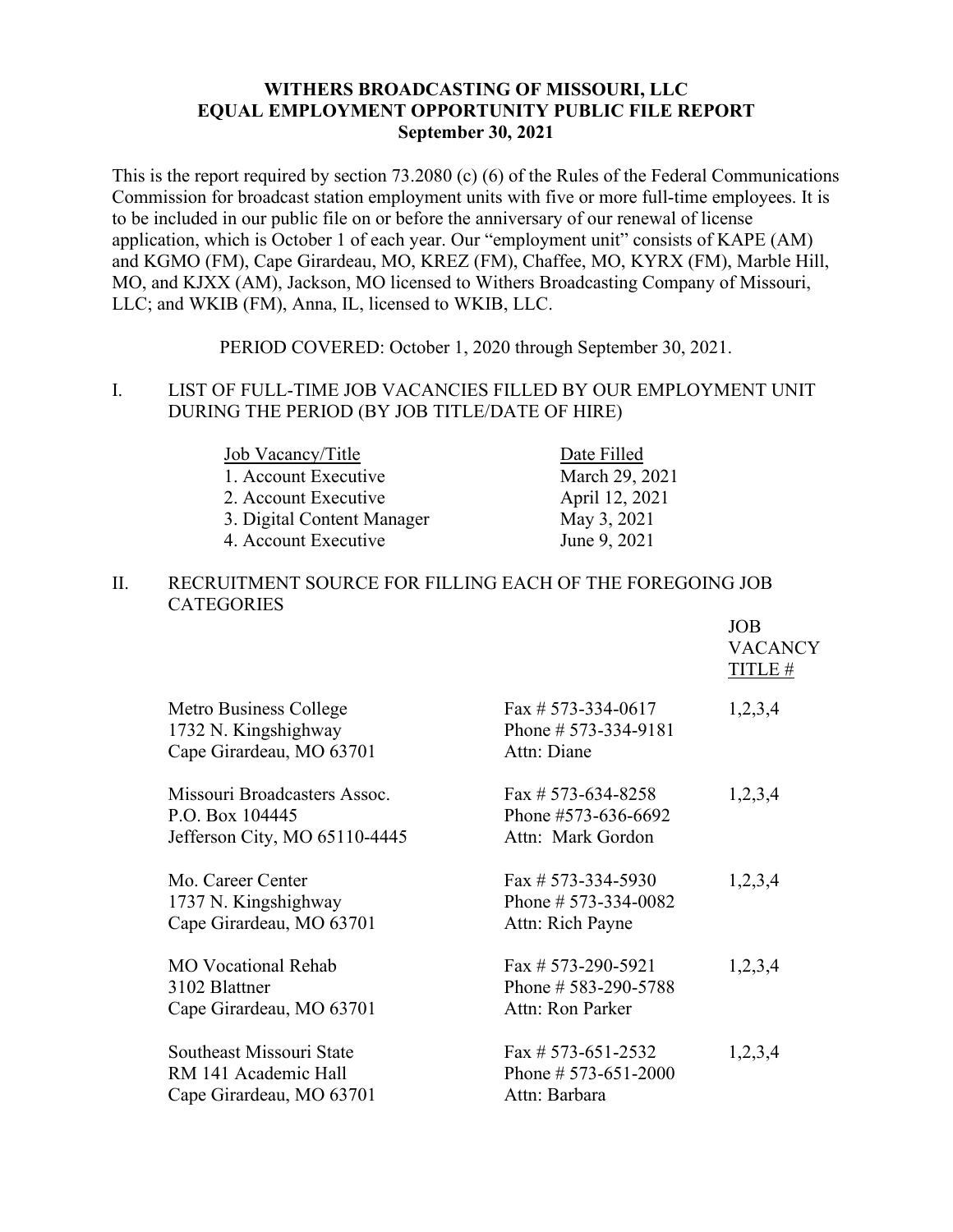| Lincoln University                                 | Fax $#$     | 1,2,3,4 |
|----------------------------------------------------|-------------|---------|
| 820 Chestnut Street                                | Phone $#$   |         |
| Jefferson City, MO 65101                           | Attn:       |         |
| <b>NAACP</b>                                       | Fax $#$     | 1,2,3,4 |
| PO Box 428                                         | Phone $#$ : |         |
| Charleston, MO 63834                               | Attn:       |         |
| United Way                                         | Fax #:      | 1,2,3,4 |
| 1417 D North Mt. Auburn Road                       | Phone $#$ : |         |
| Cape Girardeau, MO 63701                           | Attn:       |         |
| Indeed.com                                         |             | 1,2,3,4 |
| LinkedIn.com                                       |             | 1,2,3,4 |
| Walk/Call In/Referral/Radio Promo/Station Website: |             | 1,2,3,4 |
| Withers Broadcasting                               |             |         |
| 901 S. Kingshighway                                |             |         |
| Cape Girardeau, MO 63701                           |             |         |

III. Recruitment source which referral each of the hires for the vacancies listed above:

| Job Vacancies Number       | <b>Recruitment Source</b> |
|----------------------------|---------------------------|
| 1. Account Executive       | LinkedIn                  |
| 2. Account Executive       | Withers Broadcasting      |
| 3. Digital Content Manager | Indeed.com                |
| 4. Account Executive       | LinkedIn                  |
|                            |                           |

IV. Data reflecting the total number of persons interviewed for full-time vacancies during the period covered by this report, and the total number of interviewees referred by each recruitment source utilized in connection with such vacancies.

Total Interviewed: 26

| <b>Interview Sources</b> | Number of Interviews |
|--------------------------|----------------------|
| 1. Indeed.com            | 16                   |
| 2. Withers Broadcasting  |                      |
| 3. Linked In Referral    |                      |
| 4. Client Referral       |                      |
|                          |                      |

# V. DESCRIPTION OF INITIATIVES LISTED IN 47 CFR 73.2080 ( C )( 2) TAKEN BY OUR EMPLOYMENT UNIT:

Conducted the following initiatives:

Participated in the following Job Fairs:

• March 5, 2021 – Southeast Missouri State University Virtual Career Fair